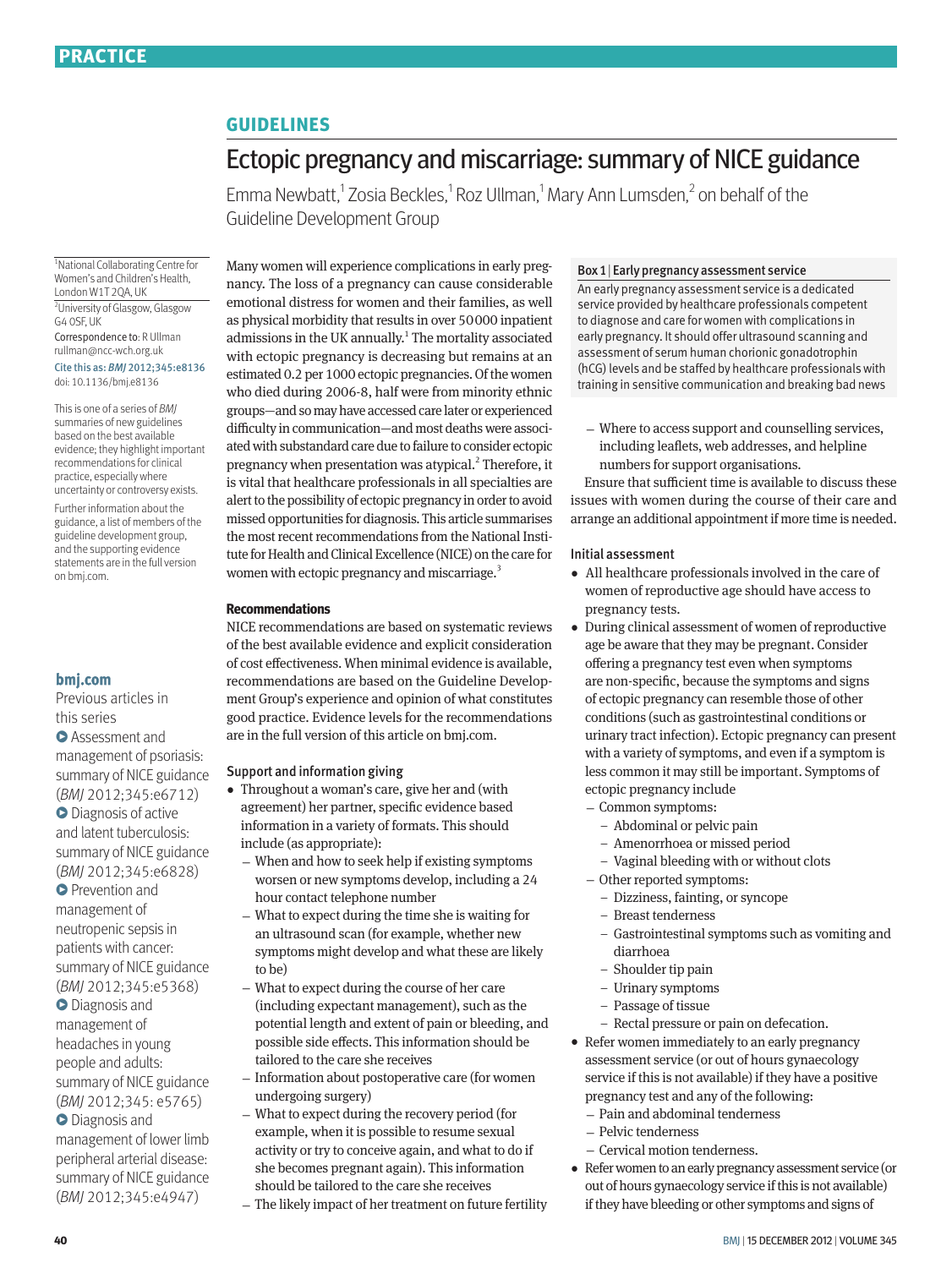early pregnancy complications and any of the following: – Pain

- A pregnancy of ≥6 weeks' gestation
- A pregnancy of uncertain gestation.

The urgency of this referral depends on the clinical situation.

### Early pregnancy assessment services

- Regional services should be organised so that an early pregnancy assessment service (see box 1) is available seven days a week for women with early pregnancy complications, where scanning can be carried out and decisions about management made.
- •   Early pregnancy assessment services should accept self referrals from women who have had recurrent miscarriage or a previous ectopic or molar pregnancy. All other women with pain or bleeding should be assessed by a healthcare professional (such as a general practitioner, accident and emergency doctor, midwife, or nurse) before referral to an early pregnancy assessment service.

### Ultrasonography for diagnosis

- Offer women who attend an early pregnancy assessment service (or out of hours gynaecology service if this is not available) a transvaginal ultrasound scan to identify the location of the pregnancy and whether there is a fetal pole and heartbeat.
- •   Consider a transabdominal scan for women with an enlarged uterus or other pelvic pathology, such as fibroids or an ovarian cyst.
- If a transvaginal ultrasound scan is unacceptable to the woman, offer a transabdominal ultrasound scan and explain the limitations of this method of scanning.

### Serum human chorionic gonadotrophin (hCG) measurements in women with pregnancy of unknown location

- Be aware that women with a pregnancy of unknown location could have an ectopic pregnancy until the location is determined.
- For a woman with a change in serum hCG concentration between a 50% decline and a 63% rise inclusive over 48 hours, refer for clinical review in the early pregnancy assessment service within 24 hours.

### Box 2| Terms used to describe miscarriage in the first trimester

*Complete miscarriage—*The term used after an intrauterine pregnancy when all pregnancy tissue has left the uterus *Confirmed miscarriage—*A non-viable intrauterine pregnancy, as diagnosed on one or more ultrasound scans *Incomplete miscarriage—*A diagnosed non-viable pregnancy in which the process of miscarriage (such as bleeding and pain) has begun, but pregnancy tissue remains in the uterus *Missed miscarriage—*A non-viable pregnancy identified on ultrasound scan, without associated bleeding and pain (also known as early fetal demise, delayed miscarriage, or silent miscarriage)

*Threatened miscarriage—*Vaginal bleeding in the presence of a viable pregnancy

### Management of miscarriage

*Expectant management*

- For women with a confirmed diagnosis of miscarriage (see box 2), use expectant management (waiting to see if the miscarriage will resolve naturally without intervention) for 7–14 days as the initial management strategy.
- Explore other management options if
	- The woman is at increased risk of haemorrhage (for example, she is in the late first trimester)
	- The woman has had previous adverse or traumatic experience associated with pregnancy (such as stillbirth, miscarriage, or antepartum haemorrhage)
	- The woman is at increased risk from the effects of haemorrhage (for example, if she has coagulopathies or is unable to have a blood transfusion)
	- There is evidence of infection.

### *Medical management*

- •   Do not offer mifepristone as a treatment for missed or incomplete miscarriage (see box 2).
- •   Offer vaginal misoprostol for the medical treatment of missed or incomplete miscarriage. Oral administration is an acceptable alternative if this is the woman's preference.

### *Surgical management*

- Where clinically appropriate, offer women undergoing a miscarriage a choice of
	- Manual vacuum aspiration under local anaesthetic in an outpatient or clinic setting
	- Surgical management in a theatre under general anaesthetic.

### Management of ectopic pregnancy

*Surgical and medical management*

- •   Offer systemic methotrexate as a first line treatment to women who are able to return for follow-up and who have all of the following:
	- No significant pain
	- Unruptured ectopic pregnancy with an adnexal mass <35 mm with no visible heartbeat
	- Serum hCG concentration <1500 IU/L
	- No intrauterine pregnancy (confirmed on an ultrasound scan).

Offer surgery if treatment with methotrexate is not acceptable to the woman.

- •   Offer surgery as a first line treatment to women with an ectopic pregnancy who are unable to return for follow-up after methotrexate treatment or who have any of the following:
	- Significant pain
	- Adnexal mass of ≥35 mm
	- Fetal heartbeat visible on ultrasound scan – Serum hCG level ≥5000 IU/L.
- •   Offer the choice of either methotrexate or surgical management to women with an ectopic pregnancy who have a serum hCG level of ≥1500 IU/L and <5000 IU/L, who are able to return for follow-up, and who meet all of the following criteria: – No significant pain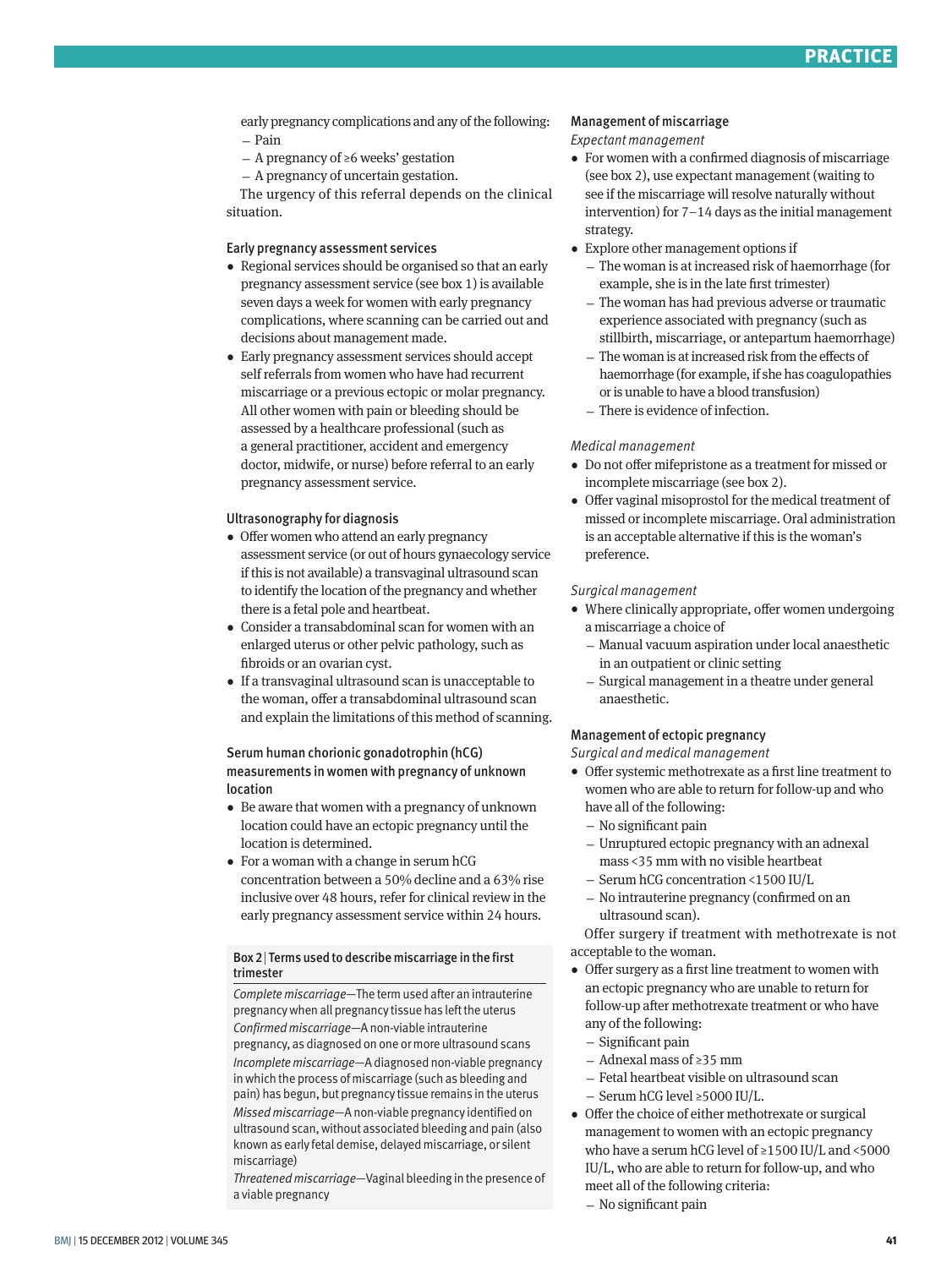- Unruptured ectopic pregnancy with an adnexal mass <35 mm with no visible heartbeat
- No intrauterine pregnancy (confirmed on an ultrasound scan).

Advise women who choose methotrexate that their chance of needing further intervention is increased and they may need to be urgently admitted if their condition deteriorates.

### *Performing laparoscopy*

• When surgical treatment is indicated for women with an ectopic pregnancy, it should be performed laparoscopically whenever possible, taking into account the condition of the woman and the complexity of the surgical procedure.

### *Salpingectomy and salpingotomy*

•   Offer a salpingectomy to women undergoing surgery for an ectopic pregnancy unless they have other risk factors for infertility, in which case consider salpingotomy.

### **Overcoming barriers**

The guideline recommends transvaginal rather than transabdominal ultrasound scanning for most women with suspected complications in early pregnancy. This may require a shift in practice in some units, and may have implications for training of healthcare professionals: for example, junior doctors in the UK currently receive routine core training in transabdominal scanning for early pregnancy care, with transvaginal scanning taught only to interested trainees at a later stage of training. However, a shift towards transvaginal scanning in early pregnancy is likely to result in more accurate diagnoses and consequently in fewer scans being performed.

Recommending 7–14 days of expectant management as first line treatment for most women with miscarriage may be perceived by healthcare professionals and women as a barrier to women's choice. However, the explicit recommendations about the information and support that women should receive may resolve many of these concerns. Where expectant management is not acceptable to women, the guideline recommends offering medical management.

Recommendations for a dedicated early pregnancy assessment service available seven days a week may cause concern about substantial expenditure; however, rotating weekend cover between several units could achieve the recommended accessibility without overburdening individual facilities. Similarly, the guideline does not recommend that the services be available 24 hours a day, so it is anticipated that minimal reconfiguration of the system could provide suitable cover without increasing the operating budget. The guideline recommends that most women be triaged by another healthcare professional before referral to an early pregnancy assessment service, with guidance on when to refer, to ensure optimal care and appropriate use of this service.

Contributors: All authors contributed to the initial draft, as well as making revisions and approving the final version for publication. RU is the guarantor.

Competing interests:EN, ZB, and RU have support from NICE for the submitted work; MAL receives travel, accommodation, and meetings expenses from the Royal College of Obstetricians and Gynaecologists for sitting on multiple committees, including the Guideline Development Group; MAL's institution receives consultancy fees from Abbott Pharmaceuticals (for drugs in heavy menstrual bleeding); no other financial relationships with any organisation that might have an interest in the submitted work; no other relationships or activities that could appear to have influenced the submitted work

Provenance and peer review: Commissioned; not externally peer reviewed.

- 1 HESonline Hospital Episode Statistics. NHS maternity statistics, 2010-11. www.hesonline.nhs.uk/Ease/servlet/ContentServer?siteID=1937&categ oryID=1815 (accessed Nov 2012).
- 2 Cantwell R, Clutton-Brock T, Cooper G, Dawson A, Drife J, Garrod D, et al. Saving mothers' lives: reviewing maternal deaths to make motherhood safer: 2006-2008. The eighth report of the Confidential Enquiries into Maternal Deaths in the United Kingdom. *BJOG* 2011;118:1-203.
- 3 National Institute for Health and Clinical Excellence. Ectopic pregnancy and miscarriage: diagnosis and initial management in early pregnancy of ectopic pregnancy and miscarriage. (Clinical guideline 154.) 2012. www. nice.org.uk/CG154.

### **A PATIENT'S JOURNEY**

## Non-coeliac gluten sensitivity

Anonymous,<sup>1</sup> Kamran Rostami,<sup>2</sup> Sabine Hogg-Kollars<sup>3</sup>

**O** PRACTICE, p 45 **O** PERSONAL VIEW, p 29 OLETTERS, p 25

1 Worcester, UK

2 Department of Gastroenterology, Mid Staffordshire NHS Foundation Trust, Stafford, UK

<sup>3</sup> School of Cancer Sciences, Department of Medical and Dental Sciences, University of Birmingham, Birmingham, UK Correspondence to: K Rostami kamran.rostami@nhs.net

Cite this as: *BMJ* 2012;345:e7982

doi: 10.1136/bmj.e7982

This patient reflects on his 20 years of unexplained ill health with multiple symptoms before a chance conversation in an internet chat room led to his initial self diagnosis

The summer of 1991 was when my problems really began. I had had a severe bout of sickness and diarrhoea on holiday in Corfu. I recovered from the gut infection after I came back from holiday, but my general health continued to deteriorate over the next six to 12 months.

Then followed two decades of unexplained ill health with multiple symptoms including weakness, exhaustion, bloating, nausea, indigestion, diarrhoea, skin rashes, ingrown hairs, cracked skin, joint and muscle pain, anal leakage of undigested fat, oscillating body weight, numbness in my feet and hands, muscle spasms in my legs (especially at night), mood swings, mild depression, and disturbed sleep patterns. These symptoms fluctuated day to day, but the worst by far was a constant intense bladder pain that was eventually diagnosed as incurable and untreatable interstitial cystitis.

My interstitial cystitis has been examined by biopsy, and I have undergone many many other urinary tests over 10–15 years, including passing a camera into my bladder and inflating the bladder with fluid to watch for the classic "bleed" from the bladder wall when it is distended. My eventual diagnosis in Oxford was by a consultant in genitourinary medicine who specialises in interstitial cystitis and was a diagnosis of exclusion after all other possibilities had been eliminated. Diagnosis by exclusion is the norm for interstitial cystitis.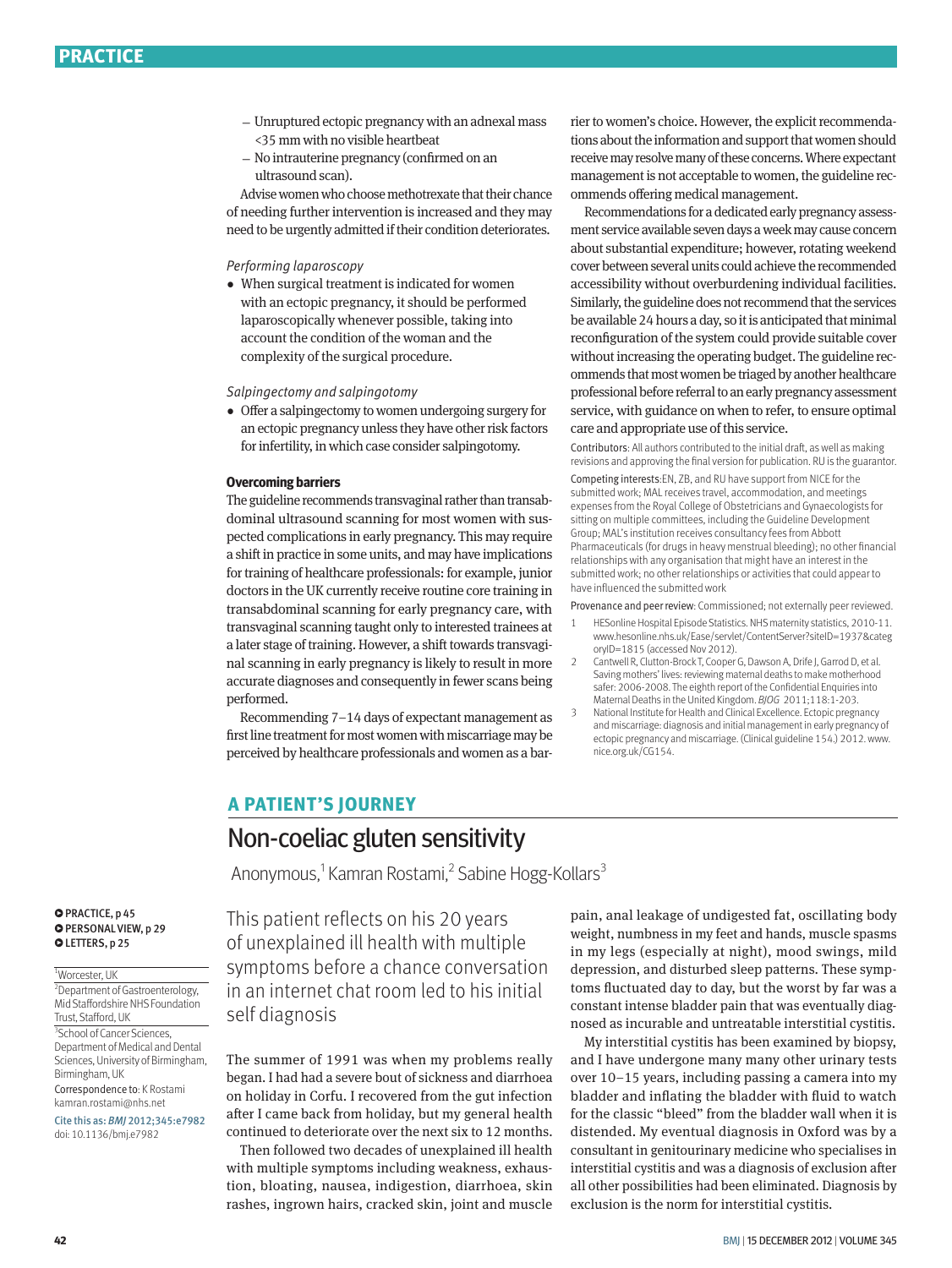### **bmj.com**

Previous articles in this series  $\bullet$  Klinefelter's syndromea diagnosis mislaid for 46 years (*BMJ* 2012;345:e6938) **O** Kallmann syndrome (*BMJ* 2012;345:e6971) **O** Restless legs syndrome (*BMJ* 2012;345:e7592) **• Thoracic outlet** syndrome (*BMJ* 2012;345:e7373)  $\bullet$  Visual agnosia (*BMJ* 2012;345:e7342)

### A CLINICIAN'S PERSPECTIVE

The definition of non-coeliac gluten sensitivity goes back to 1986, and there are sporadic reports of this entity but not as strong as in the past few years. Interest has increased after recent advances enabling us to make a clear differentiation between coeliac disease and gluten sensitivity.<sup>1-</sup>

It is now becoming clear that, besides those with coeliac disease or wheat allergy, there are patients with gluten sensitivity in whom neither allergic nor autoimmune mechanisms can be identified.<sup>5 6</sup> It has been estimated that, for every person with coeliac disease, there should be at least six or seven people with non-coeliac gluten sensitivity. Gluten sensitivity may therefore affect 6-10% of the general population. This means approximately 4-7 million people in the United Kingdom have this condition, and the vast majority are unaware of their sensitivity to gluten.<sup>5-15</sup>

Patients with gluten sensitivity have negative immunoallergy tests to wheat and negative coeliac disease serology; normal endoscopy and biopsy; clinical symptoms that can overlap with those of coeliac disease, irritable bowel syndrome, and wheat allergy; and they show a resolution of symptoms when started on a glutenfree diet.<sup>16-20</sup>

This patient's history is a classic example of severe gluten sensitivity. He describes how gluten has affected his digestive system, his skin, his nervous system, muscles and joints, sleep, and mood, and even his so called incurable interstitial cystitis. I met the patient after a long history of ill health. He was frustrated with the lack of a diagnosis to explain his symptoms. He

underwent gastroscopy and colonoscopy in 2009. Duodenal biopsy and serology for coeliac disease came back negative.

Despite being highly educated with a degree in biochemistry, he had to give up his career and wait for decades before being diagnosed with gluten sensitivity. This is disconcerting if we think about how many people are possibly experiencing similar symptoms, with the added drawback of poor health literacy. I greatly admire the way he managed to find a solution for the unresolved symptoms he had experienced for decades. Despite the fact that he responded well to a gluten-free diet, it was still important for him, as it is for most patients, to have a diagnosis that can explain the symptoms.

His weight was inversely related to his gluten intake. Although weight loss can be a feature of coeliac disease and gluten sensitivity, it is less common in atypical forms of both conditions.<sup>2</sup>

Currently there are no laboratory biomarkers specific for gluten sensitivity, and the diagnosis is based on exclusion criteria; elimination of gluten-containing foods from the diet followed by an open challenge is most often used to establish whether health improves with the elimination or reduction of gluten from the patient's diet. $1-15$  As rightly reflected in a recent *BMJ* editorial, increasing people's ability to understand and engage in their healthcare is an international priority. At the same time, however, educating healthcare professionals about this highly prevalent and under-recognised condition is strongly recommended. Kamran Rostami

I received drug treatment for the interstitial cystitis, but my symptoms did not improve until I excluded gluten and lactose. They are now much better but not entirely eliminated. I eventually gave up my career, and, without the unfailing support of my wife, it would have ruined my life.

I now know that all of these symptoms stem from an intolerance or sensitivity to gluten that does not manifest itself as classic coeliac disease but which still causes many of the same bowel symptoms and can trigger other autoimmune conditions such as arthritis, interstitial cystitis, and neurological conditions (including pins and needles and numbness). Over the next 20 years, I repeatedly told medical professionals that my bladder pain was always much worse when my bowel symptoms were particularly bad and that the two must be linked. Most importantly, I felt strongly that it was caused by something I was eating. In particular, I had noticed that when I had either starved myself for 24 hours or undergone a bowel cleanse before a medical procedure my symptoms seemed to disappear or were much reduced.

Medical professionals seemed mystified or dismissive and had no explanation. I well remember being told by one consultant that there was nothing that could link bowel symptoms to bladder symptoms or any other symptom I had. Another young consultant told me that people with symptoms like mine often commit suicide. I'm fairly sure he wasn't suggesting it as a treatment option, but I certainly did feel very down about my condition.

Eventually, after about a decade, I gave up seeking a cure or diagnosis of my illness. I tried to live life as best and as fully as I could. By now I had two young children, and I tried to focus on the positives and counted my blessings. However, in Christmas 2006 I had a severe bout of biliary colic and eventually had my gall bladder removed (yet another condition I now know may be linked to gluten sensitivity), but my health continued to deteriorate after the operation.

By summer 2008, I was unable to walk up a hill and was gradually becoming house bound. The internet became an important link to the outside world, and I began a desperate search for some clue as to what was wrong with me. A chance conversation in a chat room forum with someone who had had exactly my symptoms and the suggestion that I try excluding gluten (and lactose) from my diet was how I eventually reached my own initial self diagnosis. The results were dramatic. Within a week of excluding gluten and lactose from my diet, all my symptoms had dramatically improved in just the same way as when I previously starved myself. I wasn't starving myself now though, I was just not eating gluten and lactose. I felt better and had more energy than I had in decades.

I went to see the consultant who had carried out the gall bladder operation and excitedly told him about my discovery that gluten and lactose were the source of all my health problems and how dramatic had been the results of excluding them from my diet even after a few weeks. He seemed quite uninterested but told me to carry on with the gluten and lactose exclusion diet "if you find it is working for you."

This is one of a series of occasional articles by patients about their experiences that offer lessons to doctors. The *BMJ* welcomes contributions to the series. Please contact Peter Lapsley (plapsley@ bmj.com) for guidance.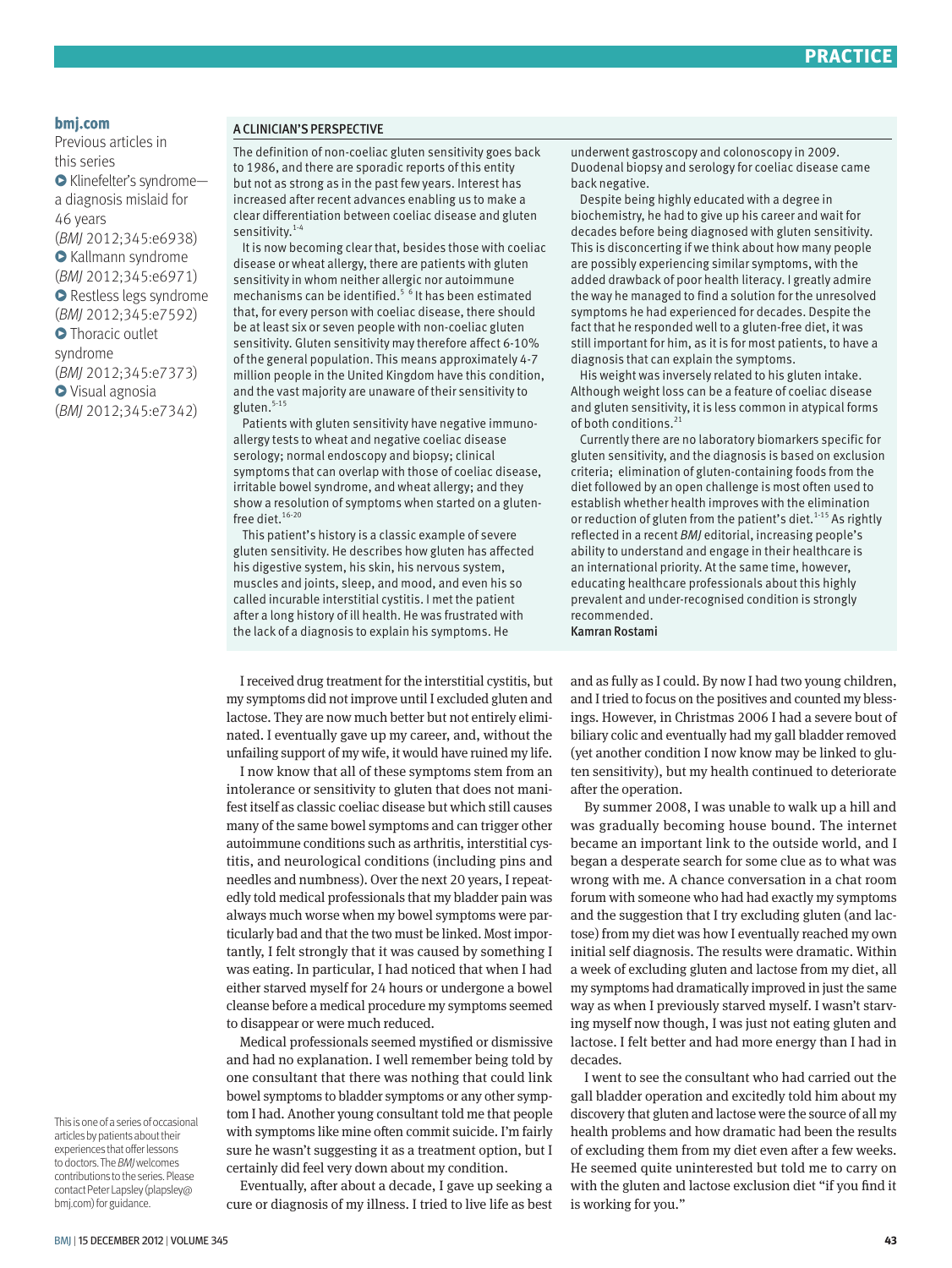After experimenting with my diet, I have found that I react severely to even small traces of both gluten and lactose. Accidental exposure to either of them brings all my symptoms back in a matter of hours, and the symptoms take several days to subside again. I can almost always identify the source of the accidental exposure, and it happens very rarely now as my experience and knowledge of my condition and food ingredients have increased.

Despite the success with my exclusion diet, it wasn't until early 2012 that I finally got a proper diagnosis of my condition. After a chance internet search, I found medical research papers on gluten sensitivity and intolerance written by Dr Kamran Rostami. I have a degree in biochemistry, and those papers were a revelation. From my own personal experience and from the point of view of my training as a scientist, his papers made complete sense of everything that I had experienced. I had no idea that there was such a large and growing body of people expressing a wide spectrum of symptoms that seem to be linked to gluten intolerance and sensitivity but who did not exhibit classic coeliac disease. Like me, many of them had remained undiagnosed for years.

I immediately asked my GP to get me an appointment with Dr Rostami, who, unbeknown to me, was working just a few miles away in my local hospital. Before Dr Rostami, no medical professional had ever said the word "gluten" to me over the entire 20 years of my ill health. However, I don't feel bitter about the medical practitioners who failed to diagnose my health problems. Each was highly skilled in his or her own specialty, but nobody was looking at the whole picture. A specialist in chronic bladder pain is not a specialist in gastrointestinal medicine.

As a result of my conversations with Dr Rostami, I strongly suspect that my problems with gluten really began long before 1991 and that the gut infection I had on holiday was simply a trigger that made my gut more permeable to gluten (and lactose) and eventually caused the emergence of more severe symptoms. Looking back, it is clear to me that I exhibited early signs of gluten intolerance and sensitivity in my childhood. I weighed under 6 stone (38 kg) when I was 12 years old. In 1991 I weighed about 11 st 7 lb (73 kg), but after my symptoms started, my weight fell to under 11st (70 kg) and I felt very weak. Then my weight ballooned up to 13 st 7 lb (86 kg) after my gall bladder was removed in 2008. Finally, after I had excluded gluten, it fell to 11 st 4 lb over a few months, where it remains today. To be honest, the most important issue with my weight is that it can easily rise 4-7 lb (2-3 kg) overnight if I accidentally eat gluten, as I fill up with fluid when my immune system goes into overdrive.

I had mild depression throughout my teenage years, was small and underweight, and went through puberty later than the other boys in my class at school. I also used to gorge on bread, cakes, and biscuits, but I was always thin despite the thousands of calories I was eating. I have read that it is common for people to be addicted to the foodstuff that does them most harm. That was certainly true in my case. Paradoxically, as the son of a farmer and growing up on a farm, I used to help my father grow wheat, and he was paid a higher price by merchants if he could grow wheat with high levels of gluten for bread and biscuit making. Like my father, I used to chew the wheat grains at harvest time to check for hardness as we decided when to harvest the crop. Every year I got itchy bleeding rashes on my ankles and elbows that went away as soon as harvest finished. Now I know why.

Competing interests: All authors declare no support from any organisation for the submitted work; no financial relationships with any organisations that might have an interest in the submitted work in the previous three years; no other relationships or activities that could appear to have influenced the submitted work.

Provenance and peer review: Not commissioned; not externally peer reviewed.

- 1 Sapone A, Bai JC, Ciacci C, Dolinsek J, Green PH, Hadjivassiliou M, et al Spectrum of gluten-related disorders: consensus on new nomenclature and classification. *BMC Med* 2012;10:13.
- 2 Brottveit M, Vandvik PO, Wojniusz S, Løvik A, Lundin KE, Boye B. Absence of somatization in non-coeliac gluten sensitivity. *Scand J Gastroenterol* 2012;47:770-7.
- Ludvigsson JF, Leffler DA, Bai JC, Biagi F, Fasano A, Green PH, et al. The Oslo definitions for coeliac disease and related terms. *Gut* 2012 Feb 16 (epub ahead of print).
- 4 Volta U, De Giorgio R. New understanding of gluten sensitivity. *Nat Rev Gastroenterol Hepatol* 2012;9:295-9.
- 5 Di Sabatino A, Corazza GR. Nonceliac gluten sensitivity: sense or sensibility? *Ann Intern Med* 2012;156:309-11.
- 6 Brown AC. Gluten sensitivity: problems of an emerging condition separate from celiac disease. *Expert Rev Gastroenterol Hepatol* 2012;6:43-55.
- 7 Volta U, Tovoli F, Cicola R, Parisi C, Fabbri A, Piscaglia M, et al. Serological tests in gluten sensitivity (nonceliac gluten intolerance). *J Clin Gastroenterol* 2012;46:680-5.
- 8 Troncone R, Jabri B. Coeliac disease and gluten sensitivity. *J Intern Med* 2011;269:582-90.
- 9 Pallav K, Leffler DA, Tariq S, Kabbani T, Hansen J, Peer A, et al. Noncoeliac enteropathy: the differential diagnosis of villous atrophy in contemporary clinical practice. *Aliment Pharmacol Ther* 2012;35:380-90.
- 10 Sapone A, Lammers KM, Mazzarella G, Mikhailenko I, Cartenì M, Casolaro V, et al. Differential mucosal IL-17 expression in two gliadin-induced disorders: gluten sensitivity and the autoimmune enteropathy celiac disease. *Int Arch Allergy Immunol* 2010;152:75- 80.
- 11 Biesiekierski JR, Newnham ED, Irving PM, Barrett JS, Haines M, Doecke JD, et al. Gluten causes gastrointestinal symptoms in subjects without celiac disease: a double-blind randomized placebo-controlled trial. *Am J Gastroenterol* 2011;106:508-14.
- 12 Kaukinen K, Turjanmaa K, Mäki M, Partanen J, Venäläinen R, Collin P et al. Intolerance to cereals is not specific for coeliac disease. *Scand J Gastroenterol* 2000;35:942-6
- 13 Jackson JR, Eaton WW, Cascella NG, Fasano A, Kelly DL. Neurologic and psychiatric manifestations of celiac disease and gluten sensitivity. *Psychiatr Q* 2012;83:91-102.
- 14 Bizzaro N, Tozzoli R, Villalta D, Fabris M, Tonutti E. Cutting-edge issues in celiac disease and in gluten intolerance. *Clin Rev Allergy Immunol* 2012;42:279-87.
- 15 Ostblom E, Wickman M, van Hage M, Lilja G. Reported symptoms of food hypersensitivity and sensitization to common foods in 4-year-old children. *Acta Paediatr* 2008;97:85-90.
- 16 Ferch CC, Chey WD. Irritable bowel syndrome and gluten sensitivity without celiac disease: separating the wheat from the chaff. *Gastroenterology* 2012;142:664-6.
- 17 Wahnschaffe U, Ullrich R, Riecken EO, Schulzke JD. Celiac diseaselike abnormalities in a subgroup of patients with irritable bowel syndrome. *Gastroenterology* 2001;121:1329-38.
- 18 Rostami Nejad M, Hogg-Kollars S, Ishaq S, Rostami R. Subclinical celiac disease and gluten sensitivity. *Gastroenterol Hepatol Bed Bench* 2011;4:102-8.
- 19 Tatham AS, Shewry PR. Allergens in wheat and related cereals. *Clin Experiment Aller* 2008;38:1712-26.
- 20 Inomata N. Wheat allergy. *Cur Opin Aller Clinic Immunol* 2009;9:238- 43.
- 21 Tucker E, Rostami K, Prabhakaran S, Al Dulaimi D. Patients with coeliac disease are increasingly overweight or obese on presentation. *J Gastrointestin Liver Dis* 2012;21:11-5.

Accepted: 23 October 2012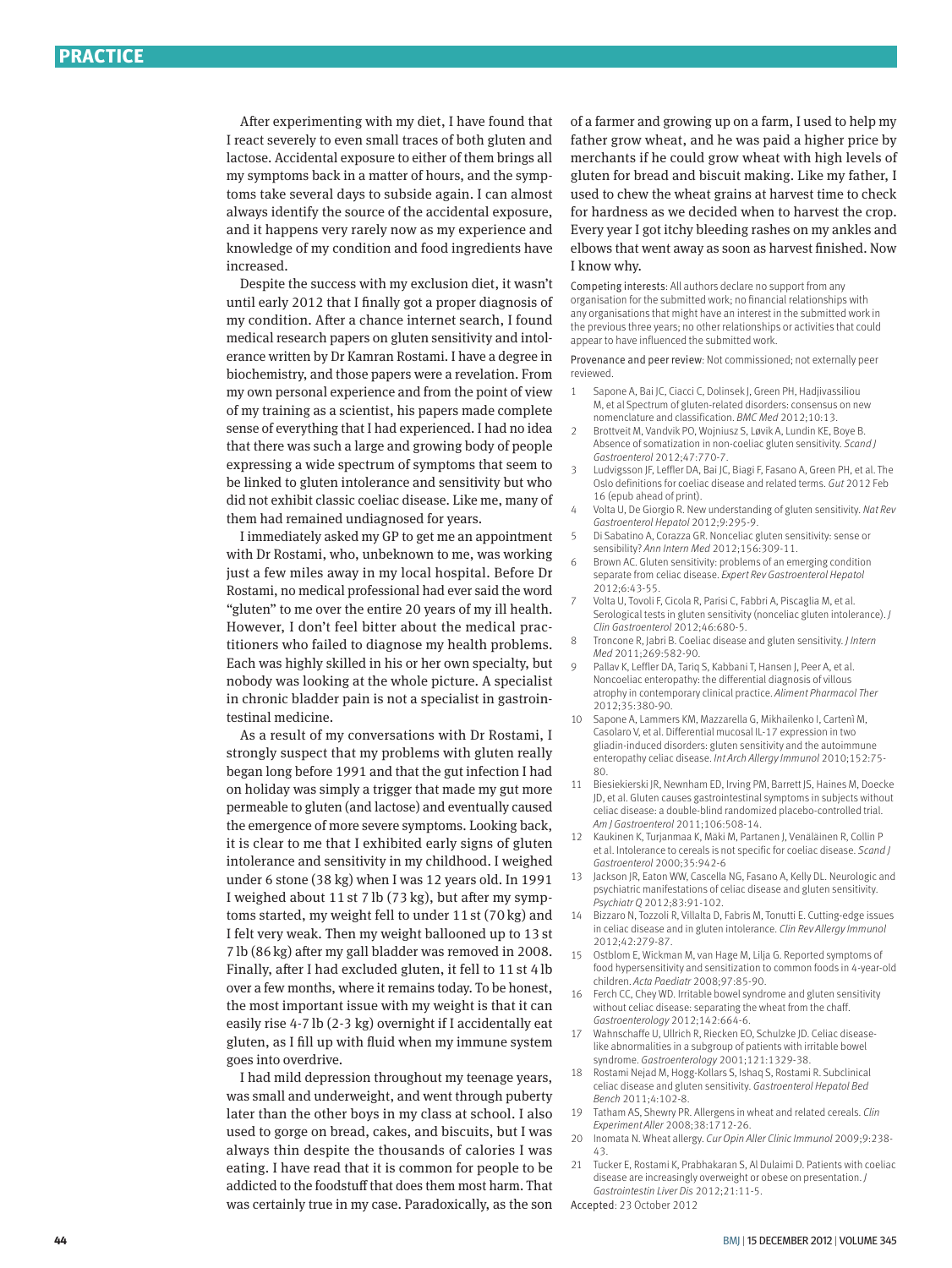## **UNCERTAINTIES**

## Does gluten sensitivity in the absence of coeliac disease exist?

Imran Aziz,<sup>1</sup> Marios Hadjivassiliou,<sup>2</sup> David S Sanders<sup>1</sup>

### O PRACTICE, p 42 O PERSONAL VIEW, p 29 O LETTERS, p 25

1 Department of Gastroenterology, Royal Hallamshire Hospital, Sheffield S10 2JF, UK 2 Department of Neurology, Royal Hallamshire Hospital, Sheffield Correspondence to: I Aziz imran.aziz@sth.nhs.uk

#### Cite this as: *BMJ* 2012;345:e7907 doi: 10.1136/bmj.e7907

This is one of a series of occasional articles that highlight areas of practice where management lacks convincing supporting evidence. The series adviser is David Tovey, editor in chief, the *Cochrane Library*. To suggest a topic for this series, please email us at uncertainties@bmj.com.

### **bmj.com**

Previous articles in this series **O** Does routine oxygen supplementation in patients with acute stroke improve outcome? (*BMJ* 2012;345:e6976) **O** Does mindfulness based cognitive therapy prevent relapse of depression? (*BMJ* 2010;345:e7194) **O** Should selective digestive decontamination be used in critically ill patients? (*BMJ* 2012;345:e6697) **O** What factors influence prognosis in children with acute cough and respiratory tract infection in primary care? (*BMJ* 2012;345:e6212) **•** How effective are non-drug, non-surgical treatments for primary dysmenorrhoea? (*BMJ* 2012;344:e3011)

Coeliac disease is a chronic inflammatory disorder of the small bowel which affects  $1\%$  of the population.<sup>1</sup> The condition can be defined as a state of heightened immunological responsiveness to ingested gluten (from wheat, barley, or rye) in genetically susceptible individuals.<sup>2</sup> The gold standard diagnosis of coeliac disease is by the demonstration of villous atrophy on duodenal biopsies, with coeliac serology (endomysial and tissue transglutaminase antibodies) playing a supportive role.<sup>2</sup>  $\frac{3}{3}$  The cornerstone of treatment for coeliac disease is lifelong adherence to a strict gluten-free diet, which leads to improvements in clinical outcome, psychological wellbeing, and quality of life for most patients.<sup>2</sup>

However, the number of patients consuming a glutenfree diet seems greatly out of proportion to the projected number of patients with coeliac disease. Marketers have estimated that 15-25% of North American consumers want gluten-free foods, $45$  although recently published data from the United States and New Zealand suggest this may be an overestimation.<sup>6</sup> <sup>7</sup> Nevertheless, this is now "big business," with Reuters projecting an increased revenue in the US gluten-free food market from \$1.31bn (£0.8bn; €1bn) for the year 2011 to \$1.68bn by 2015.<sup>8</sup> In tandem, a growing problem encountered in clinical practice is the diagnosis and management of patients complaining of gluten related symptoms in the absence of diagnostic markers for coeliac disease, such as negative coeliac serology and normal duodenal biopsies. These patients pose a clinical dilemma to gastroenterologists, general practitioners, and dietitians and in the past have been described as belonging to a "no man's land" because of the diagnostic uncertainty.<sup>9</sup>

### **What is the evidence of the uncertainty?**

A search of PubMed ("coeliac disease") yielded over 18 000 citations, with only 170 PubMed citations to papers on gluten sensitivity in the absence of coeliac disease. We limited our search to systematic reviews, case series, case-control studies, and randomised controlled clinical trials conducted in adults.

### Gluten related symptoms in patients without coeliac disease

Observational data exist of patients reporting gluten related symptoms but without evidence of coeliac disease. For instance in a prospective series of 94 adults who reported abdominal symptoms after cereal ingestion, 63% of study participants did not have either coeliac disease or cereal allergy on histological or immunological testing.10 Despite this, these individuals symptomatically benefited from a gluten-free diet, although the diet was not tested in a separate group of 30 controls. Historically, it has also been noted that there seems to be an increased prevalence of antigliadin antibodies in those complaining of gluten related symptoms  $(40\%)^{10}$  and in patients with irritable bowel syndrome  $(17\%)^{11}$  in comparison with healthy controls  $(12\%)$ ,<sup>1</sup> despite the exclusion of coeliac disease through normal duodenal biopsies and negative tests for endomysial and tissue transglutaminase antibodies. A large, double blind, placebo controlled, crossover study has recently demonstrated the existence of wheat sensitivity in patients without coeliac disease: 920 patients with symptoms of irritable bowel syndrome undertook a standard four week elimination diet (wheat, cow's milk, eggs, tomato, chocolate, plus any other known food hypersensitivities), then a two week crossover challenge with a one week washout period.<sup>12</sup> A third of patients (n=276) showed clinical and statistically significant sensitivity to wheat and not placebo, with worsening abdominal pain, bloating, and stool consistency. The evidence therefore suggests that, even in the absence of coeliac disease, gluten based products can induce abdominal symptoms which may present as irritable bowel syndrome.

The recognition that reactions to gluten are not limited to coeliac disease has led to the development of a consensus document in 2012 among a panel of 15 international experts. A new nomenclature and classification was suggested, with three gluten induced conditions—coeliac disease, wheat allergy, and non-coeliac gluten sensitivity.<sup>13</sup> The definition of coeliac disease is mentioned earlier. Wheat allergy is defined as an adverse immunologic reaction to wheat proteins that is IgE mediated—it can present as respiratory symptoms (baker's asthma or rhinitis, more common in adults), food allergy (gastrointestinal symptoms, hives, angio-oedema, or atopic dermatitis; mainly in children) and contact urticaria. Testing for wheat allergy includes IgE serum assay or skin prick test to wheat. Non-coeliac gluten sensitivity is a form of gluten intolerance when both coeliac disease and wheat allergy have been excluded.<sup>13</sup> The prevalence of non-coeliac gluten sensitivity was reported at 6% based on the Maryland clinic experience (where, between 2004 and 2010, 5896 patients were seen, with 347 fulfilling the criteria for non-coeliac gluten sensitivity).<sup>13</sup> However, the true prevalence in the general population is unknown. Furthermore, currently there are no specific biomarkers to identify non-coeliac gluten sensitivity, and the long term outcome for these patients is unknown.

Non-coeliac gluten sensitivity is an umbrella term and may incorporate a wide range of possible clinical features.<sup>14</sup> Data from the Maryland clinic  $(n=347)^{13}$  and an evaluation of 78 Italian patients with non-coeliac gluten sensitivity<sup>15</sup> show that subjects may associate gluten ingestion with intestinal symptoms such as abdominal discomfort, bloating, pain, and diarrhoea (also consistent with irritable bowel syndrome) or with a variety of extraintestinal symptoms such as headaches, "foggy mind," depression, fatigue, musculoskeletal pains, and skin rash. Some investigators have suggested that, whereas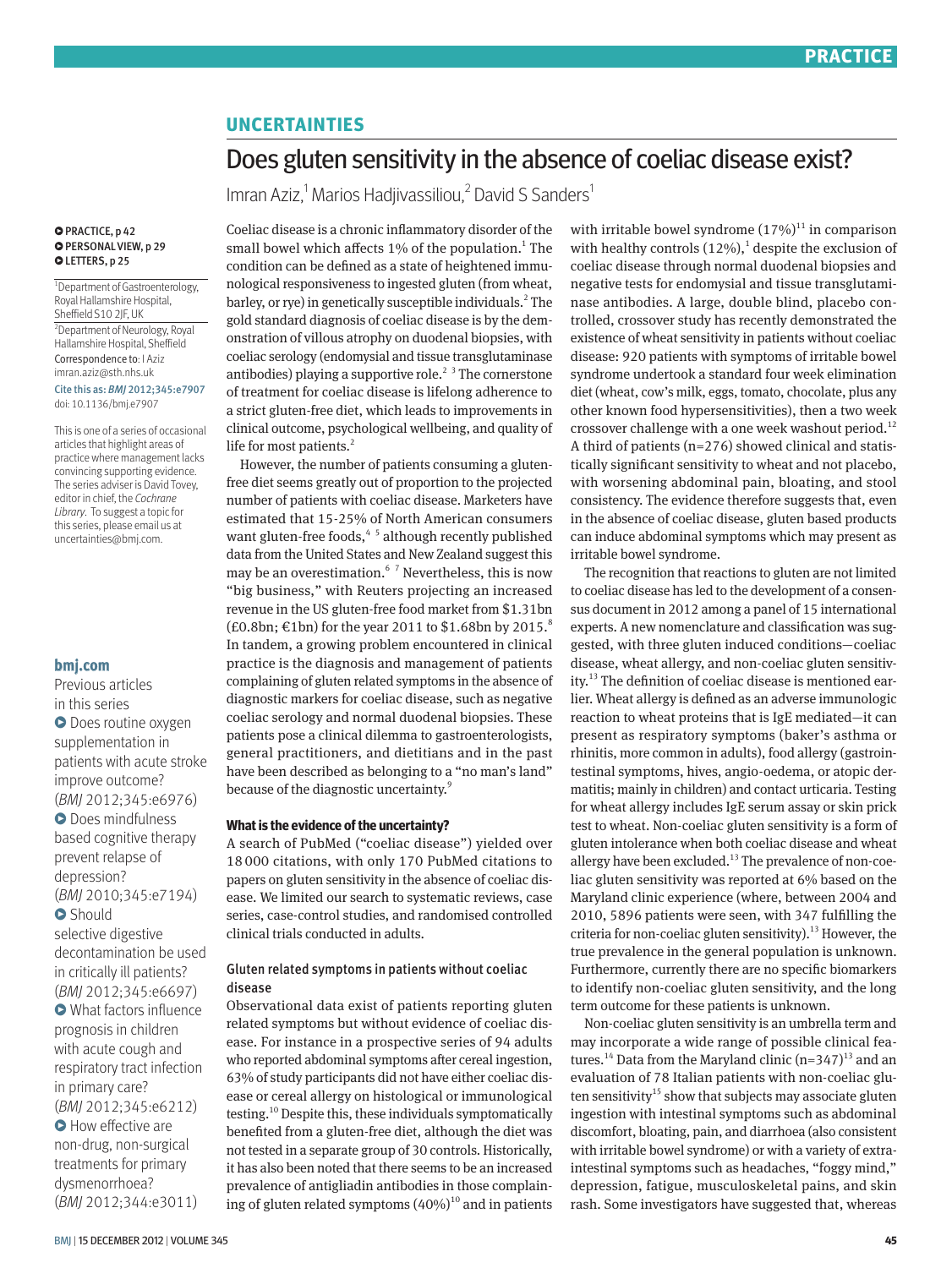The spectrum of gluten related disorders include coeliac disease, wheat allergy, and non-coeliac gluten sensitivity.<sup>13</sup> In all three conditions symptoms improve on the withdrawal of gluten

| Investigation                                                           | Coeliac disease*(adaptive<br>immune response) | Wheat allergyt (allergic<br>immune response) | Non-coeliac gluten sensitivity#(innate<br>immune response)       |
|-------------------------------------------------------------------------|-----------------------------------------------|----------------------------------------------|------------------------------------------------------------------|
| Coeliac serology (endomysial and tissue<br>transglutaminase antibodies) | Positive                                      | Negative                                     | Negative                                                         |
| Duodenal biopsies                                                       | Villous atrophy                               | Normal                                       | Normal or near normal with raised<br>intraepithelial lymphocytes |
| IgE serology or skin prick test to wheat                                | Negative                                      | Positive                                     | Negative                                                         |

\*Coeliac disease has the presence of positive coeliac serology and shows villous atrophy on duodenal biopsies.

†In wheat allergy there is the presence of positive IgE serology or skin prick test to wheat.

‡In non-coeliac gluten sensitivity there is negative coeliac serology (except possibly a positive gliadin antibody), negative wheat allergy testing, and normal to near normal duodenal biopsies (with raised intraepithelial lymphocytes only).15

patients with coeliac disease demonstrate both an innate (non-specific) and adaptive (specific, T cell mediated and antibodies) immune response to gluten exposure, those with non-coeliac gluten sensitivity seem to show only an innate response.<sup>16 17</sup> The table summarises the spectrum of gluten related disorders.

### Gluten versus other wheat components

There is also uncertainty as to whether it is the withdrawal of gluten specifically that benefits patients or whether another component of wheat is the culprit. Expert opinion<sup>8 18</sup> and a double blind, randomised, placebo controlled, re-challenge trial<sup>19</sup> suggest that fermentable fructans (carbohydrates present in wheat) may provoke gastrointestinal symptoms in patients with irritable bowel syndrome. Thus, withdrawal of gluten might inadvertently be reducing the ingestion of fructans, which interplay with gut microbiota, gas production, and fermentation.<sup>8 18</sup> <sup>19</sup> Current evidence to support the withdrawal of fermentable oligosaccharides, disaccharides, monosaccharides, and polyols (FODMAPs) for irritable bowel syndrome may overlap with a gluten-free diet. $20^{20}$ 

Recently, a double blind, randomised, placebo controlled, re-challenge trial evaluated 34 patients with irritable bowel syndrome in whom coeliac disease was excluded and who had been symptomatically controlled on a gluten-free diet. Over a six week period, significantly more of the group exposed to products containing gluten but specifically prepared free of FODMAPs (and thus of fructans) reported a clinically significant deterioration in symptoms including abdominal pain, bloating, satisfaction with stool consistency, and tiredness.<sup>22</sup> Individuals showed no evidence of intestinal inflammation or damage while being challenged with gluten, and thus no clues to the pathophysiological mechanism involved were elicited. Although the number of participants in this

### RECOMMENDATIONS FOR FUTURE RESEARCH

- Population prevalence and natural history of gluten related disorders
- Identification of serological biomarkers for non-coeliac gluten sensitivity
- Comparison of symptoms and quality of life between patients with coeliac disease and those with non-coeliac gluten sensitivity
- Are there long term complications associated with noncoeliac gluten sensitivity that are comparable to coeliac disease?

study was small, the results suggest that gluten itself may induce gastrointestinal symptoms in individuals with non-coeliac gluten sensitivity. Larger multicentre studies would help to substantiate these findings and perhaps further delineate patients' sensitivity to gluten and fructans

### **Is ongoing research likely to provide relevant evidence?**

A search of the metaRegister of Controlled Trials (www. controlled-trials.com/mrct/) and the US ClinicalTrials. gov database (www.clinicaltrials.gov/) found one relevant study—a multicentre trial currently recruiting gluten sensitive subjects without coeliac disease. Patients receive a gluten-free diet for two weeks and will then be randomised (double blinded) to a two week diet with either gluten or placebo, followed by a gluten-free diet for another two weeks. The primary outcomes are global symptom scores, while secondary outcomes are possible markers that may differentiate non-coeliac gluten sensitivity from coeliac disease (serological, gut barrier function, immunological, and expression of tight junction constitutive proteins). Recommendations for future research are listed in the box.

### **What should we do in the light of uncertainty?**

With the increasing worldwide consumption of the "Mediterranean diet," it is apparent that physicians are increasingly being exposed to patients with gluten related disorders. For patients who report wheat intolerance or gluten sensitivity, exclude coeliac disease (with endomysial and/or tissue transglutaminase antibodies and duodenal biopsies on a gluten containing diet) and wheat allergy (IgE serum assay or skin prick test to wheat). Those patients with negative results should be diagnosed with non-coeliac gluten sensitivity. These patients benefit symptomatically from a gluten-free diet. They should be told that non-coeliac gluten sensitivity is a newly recognised clinical entity for which we do not yet fully understand the natural course or pathophysiology.

Contributors: All authors wrote the manuscript and approved the final version. DSS is guarantor for the article.

Competing interests: All authors have completed the ICMJE uniform disclosure form at www.icmje.org/coi\_disclosure.pdf (available on request from the corresponding author) and declare: no support from any organisation for the submitted work; DSS has received an unrestricted educational grant from Dr Schär (a gluten-free food manufacturer) to undertake research on gluten sensitivity; no other relationships or activities that could appear to have influenced the submitted work.

Provenance and peer review: Not commissioned; externally peer reviewed.